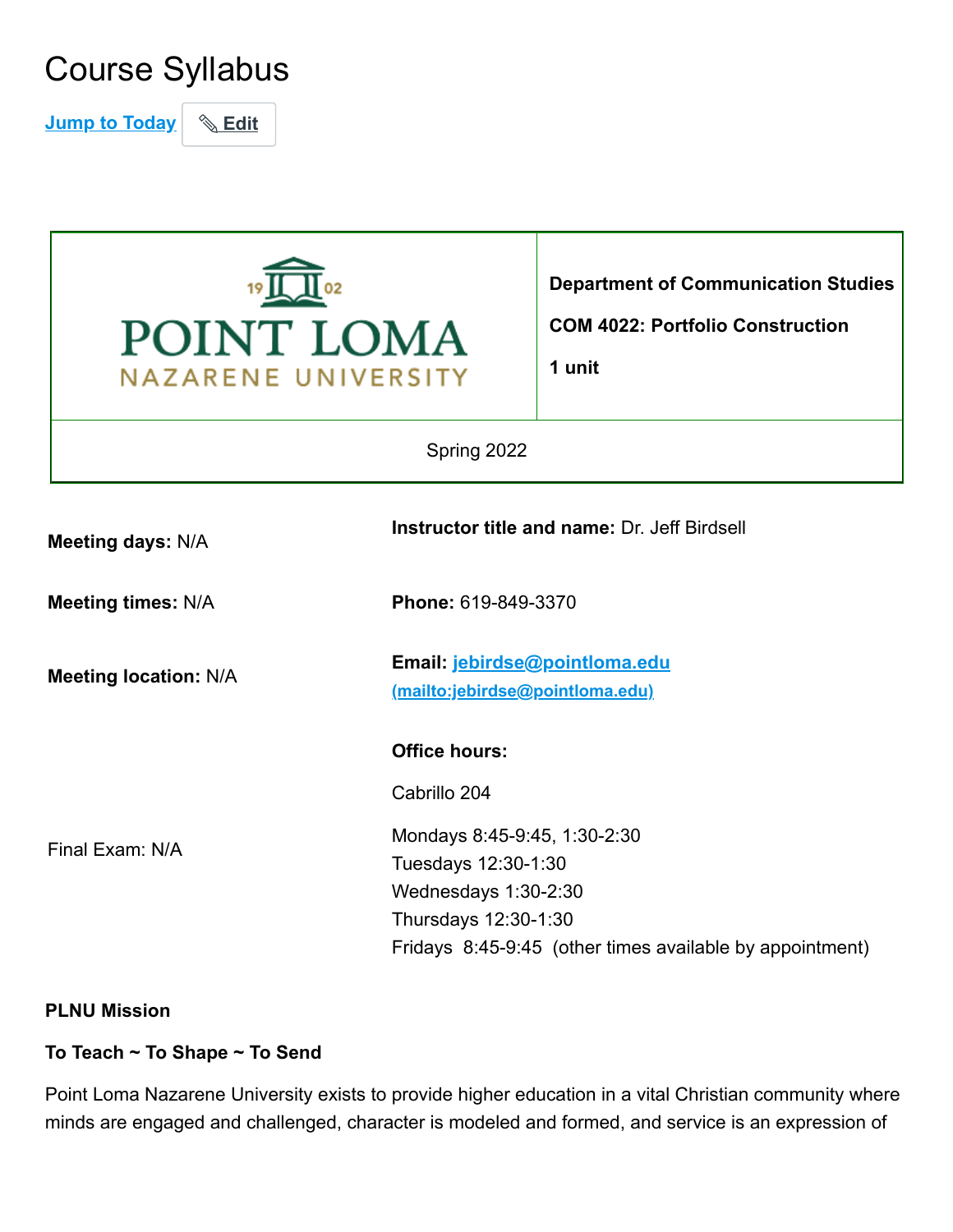faith. Being of Wesleyan heritage, we strive to be a learning community where grace is foundational, truth is pursued, and holiness is a way of life.

### **COURSE DESCRIPTION**

Completion of a portfolio and supporting documentation for assessment and preparation for employment

### **COURSE LEARNING OUTCOMES**

Successful completion of the course will:

- Improve students' self presentation for prospective employers
- Allow students to construct a coherent narrative of their university, major, and co-curricular experience
- Provide assessment data for program directors

# **PROGRAM LEARNING OUTCOMES**

As a required course for a degree in Communication, this course will contribute to the following PLOs

- Learn basic theory and application or performance skills about and within the discipline of communication.
- Use communication competently in a variety of complex environmental and social contexts.

As a required course for a degree in Managerial and Organizational Communication, this course will contribute to the following PLOs

- Develop a sophisticated understanding of communication as the negotiation of meaning.
- Display communication competence both verbally and nonverbally in interpersonal, small group, organizational, and intercultural contexts.
- Formulate a thesis, organize a complex idea, and support it with appropriate evidence using proper grammar and punctuation.
- Demonstrate an ability to present themselves in a professional manner including resume, interview skills, and presentations.
- Analyze and conduct original communication research (quantitative and qualitative) using scholarly journals, data bases, and collecting and analyzing empirical data.
- Demonstrate an understanding of basic theoretical concepts relative to organizational behavior including scientific management, systems theory, and organizational culture.
- Integrate a Christian perspective of values and ethics in their communication in interpersonal, small group organizational and intercultural contexts.
- Develop an awareness of multiple approaches to leadership and develop a personal leadership philosophy.

## **COURSE CREDIT HOUR INFORMATION**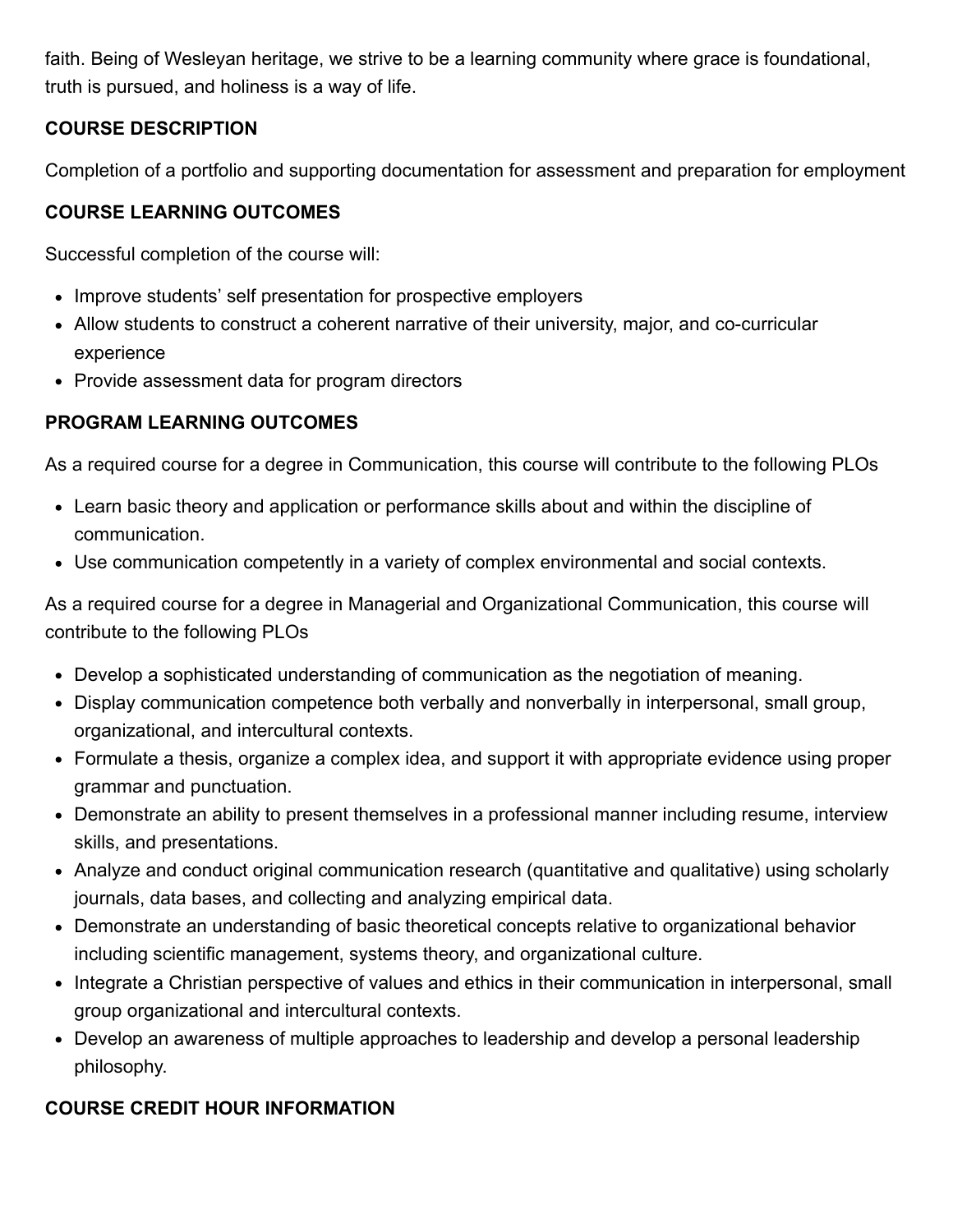In the interest of providing sufficient time to accomplish the stated Course Learning Outcomes, this class meets the PLNU credit hour policy for a 1 unit class delivered over 15 weeks. It is anticipated that students will spend a minimum of 37.5 participation hours per credit hour on their coursework. For this course, students will spend an estimated 37.5 total hours (averaging 2.5 hours/week) meeting the course learning outcomes.

# **ASSESSMENT AND GRADING**

The course will consist of independent work with submissions of your work throughout the semester on Canvas.

All assignments must be completed at a satisfactory level to pass the course. If one's missing, you will not get credit for the course. Any work submitted that is submitted but does not meet the criteria for completion will be marked as "incomplete" and require improvement. The assignment should be resubmitted within a week (7 days) after being notified that it needs to be improved. If the assignment remains unsatisfactory after that week, I will contact you to discuss your interest in remaining enrolled in, and passing, the course.

# **INCOMPLETES AND LATE ASSIGNMENTS**

All assignments are to be submitted by the dates posted in Canvas. Habitual late submissions will result in a conversation about your interest in remaining enrolled in, and passing, the course. The most likely time for your computer/internet connection to crash is minutes before an assignment is due. Please plan ahead.

## **PLNU COPYRIGHT POLICY**

Point Loma Nazarene University, as a non-profit educational institution, is entitled by law to use materials protected by the US Copyright Act for classroom education. Any use of those materials outside the class may violate the law.

## **STATE AUTHORIZATION**

State authorization is a formal determination by a state that Point Loma Nazarene University is approved to conduct activities regulated by that state. In certain states outside California, Point Loma Nazarene University is not authorized to enroll online (distance education) students. If a student moves to another state after admission to the program and/or enrollment in an online course, continuation within the program and/or course will depend on whether Point Loma Nazarene University is authorized to offer distance education courses in that state. It is the student's responsibility to notify the institution of any change in his or her physical location. Refer to the map on **State Authorization [\(https://www.pointloma.edu/offices/office-institutional-effectiveness-research/disclosures\)](https://www.pointloma.edu/offices/office-institutional-effectiveness-research/disclosures)** to view which states allow online (distance education) outside of California.

## **PLNU ACADEMIC HONESTY POLICY**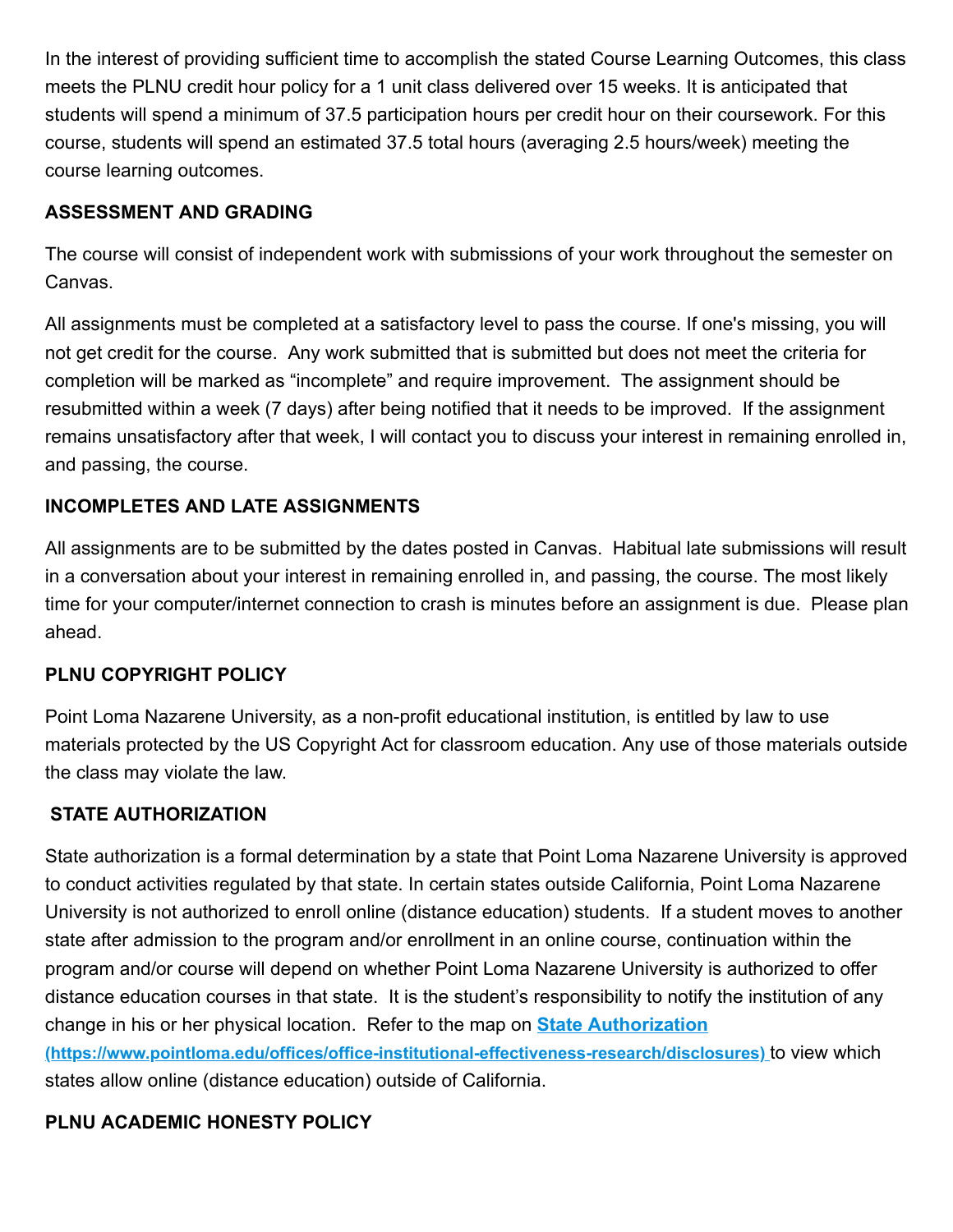Students should demonstrate academic honesty by doing original work and by giving appropriate credit to the ideas of others. Academic dishonesty is the act of presenting information, ideas, and/or concepts as one's own when in reality they are the results of another person's creativity and effort. A faculty member who believes a situation involving academic dishonesty has been detected may assign a failing grade for that assignment or examination, or, depending on the seriousness of the offense, for the course. Faculty should follow and students may appeal using the procedure in the university Catalog. See **Academic Policies (https://catalog.pointloma.edu/content.php? [catoid=41&navoid=2435#Academic\\_Honesty\)](https://catalog.pointloma.edu/content.php?catoid=41&navoid=2435#Academic_Honesty)** for definitions of kinds of academic dishonesty and for further policy information.

# **PLNU ACADEMIC ACCOMMODATIONS POLICY**

PLNU is committed to providing equal opportunity for participation in all its programs, services, and activities. Students with disabilities may request course-related accommodations by contacting the Educational Access Center (EAC), located in the Bond Academic Center (EAC@pointloma.edu or 619- 849-2486). Once a student's eligibility for an accommodation has been determined, the EAC will issue an academic accommodation plan ("AP") to all faculty who teach courses in which the student is enrolled each semester.

PLNU highly recommends that students speak with their professors during the first two weeks of each semester/term about the implementation of their AP in that particular course and/or if they do not wish to utilize some or all of the elements of their AP in that course.

Students who need accommodations for a disability should contact the EAC as early as possible (i.e., ideally before the beginning of the semester) to assure appropriate accommodations can be provided. It is the student's responsibility to make the first contact with the EAC.

#### **SPIRITUAL CARE**

Please be aware PLNU strives to be a place where you grow as whole persons. To this end, we provide resources for our students to encounter God and grow in their Christian faith.

If students have questions, a desire to meet with the chaplain or have prayer requests you can contact the **Office of Spiritual Development [\(https://www.pointloma.edu/offices/spiritual-development\)](https://www.pointloma.edu/offices/spiritual-development)**

#### **USE OF TECHNOLOGY**

In order to be successful in the online environment, you'll need to meet the minimum technology and system requirements; please refer to the *Technology and System Requirements*  **[\(https://help.pointloma.edu/TDClient/1808/Portal/KB/ArticleDet?ID=108349\)](https://help.pointloma.edu/TDClient/1808/Portal/KB/ArticleDet?ID=108349)** information. Additionally, students are required to have headphone speakers compatible with their computer available to use. If a [student is in need of technological resources please contact](mailto:student-tech-request@pointloma.edu) **student-tech-request@pointloma.edu (mailto:student-tech-request@pointloma.edu)** .